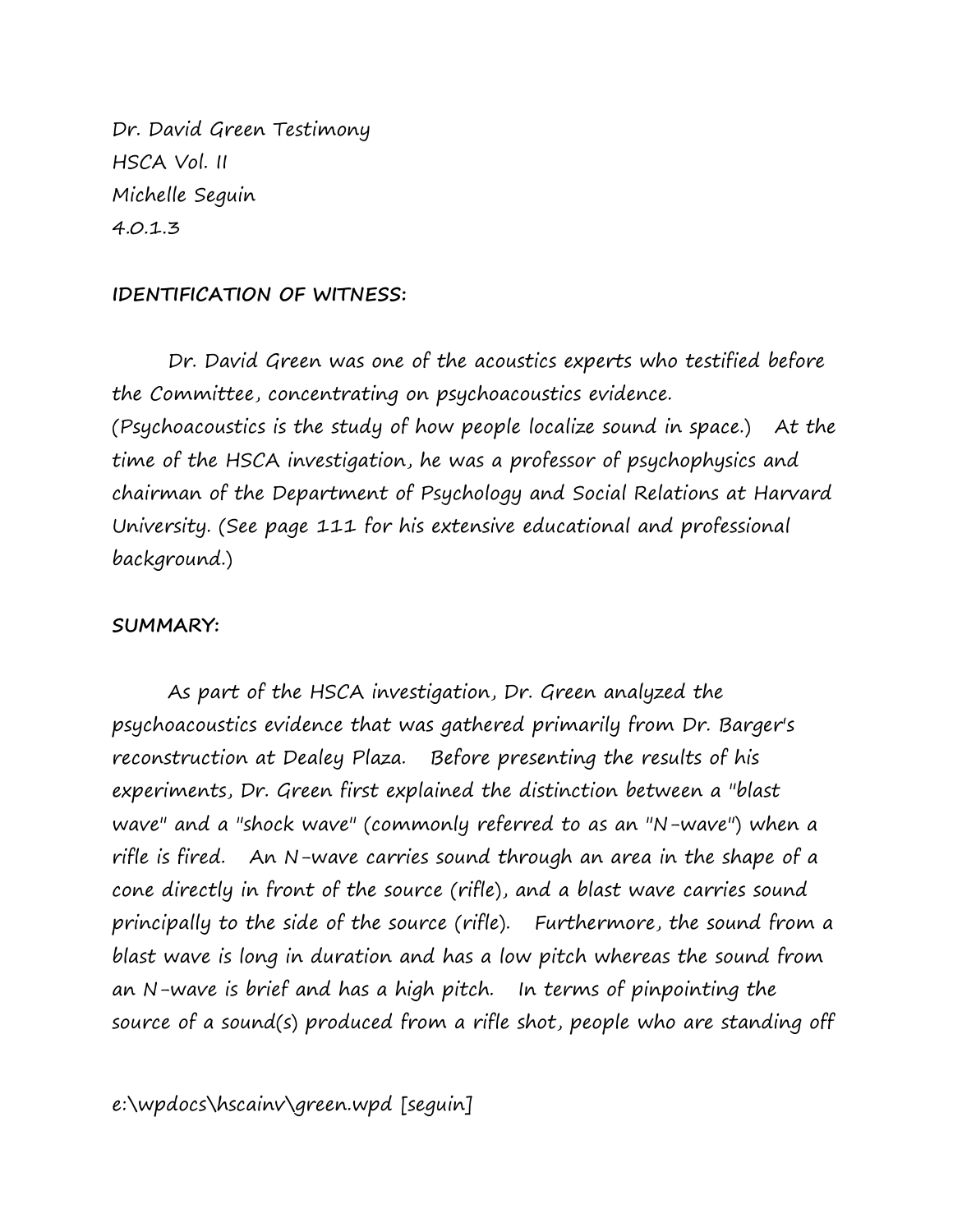to the side of the bullet path will more likely point to the actual muzzle of the rifle as the source of the sound. On the other hand, those people who are standing along the path of the bullet will hear the N-wave first and then the muzzle blast and will point to the path of the bullet as the source of the sound. Because of this N-wave, a rifle blast creates a very confusing acoustic stimulus and a spectator is liable to point at the N-wave as the source of the sound. As a general rule, 75% of witnesses to a (supersonic) shooting usually point to the path of the bullet as the source of the sound and 25% point to a location in the opposite direction.

During the reconstruction of the assassination, the acoustics experts attempted to replicate the sounds produced from the rifle shots that the Dealey Plaza witnesses heard on November 22, 1963. Dr. Barger and two other colleagues stood in different areas of the Plaza when shots were fired from the TSBD and grassy knoll. They kept a written record of the nature of the sounds they heard, N-wave or blast wave, and the location of the source. In general, Dr. Green and his colleagues were able to discern between the sounds of the two different waves and correctly identified the source of the rifle shots (even though they knew ahead of time where the shots would be coming from). In making some conclusions, Dr. Green discussed the theory of three shots originating from the TSBD and one shot from the grassy knoll. He found it extremely unlikely that this occurred if only four of the Dealey Plaza witnesses testified that they heard shots from those two locations. He asserted that more people should have identified the two locations if there were actually two rifles. In addition, Dr. Green testified that a shot from the grassy knoll was usually heard as a shot from the knoll; it was easy to localize sound from a shot in this location and very few people would error in this identification. But, in an apparent

e:\wpdocs\hscainv\green.wpd [seguin]